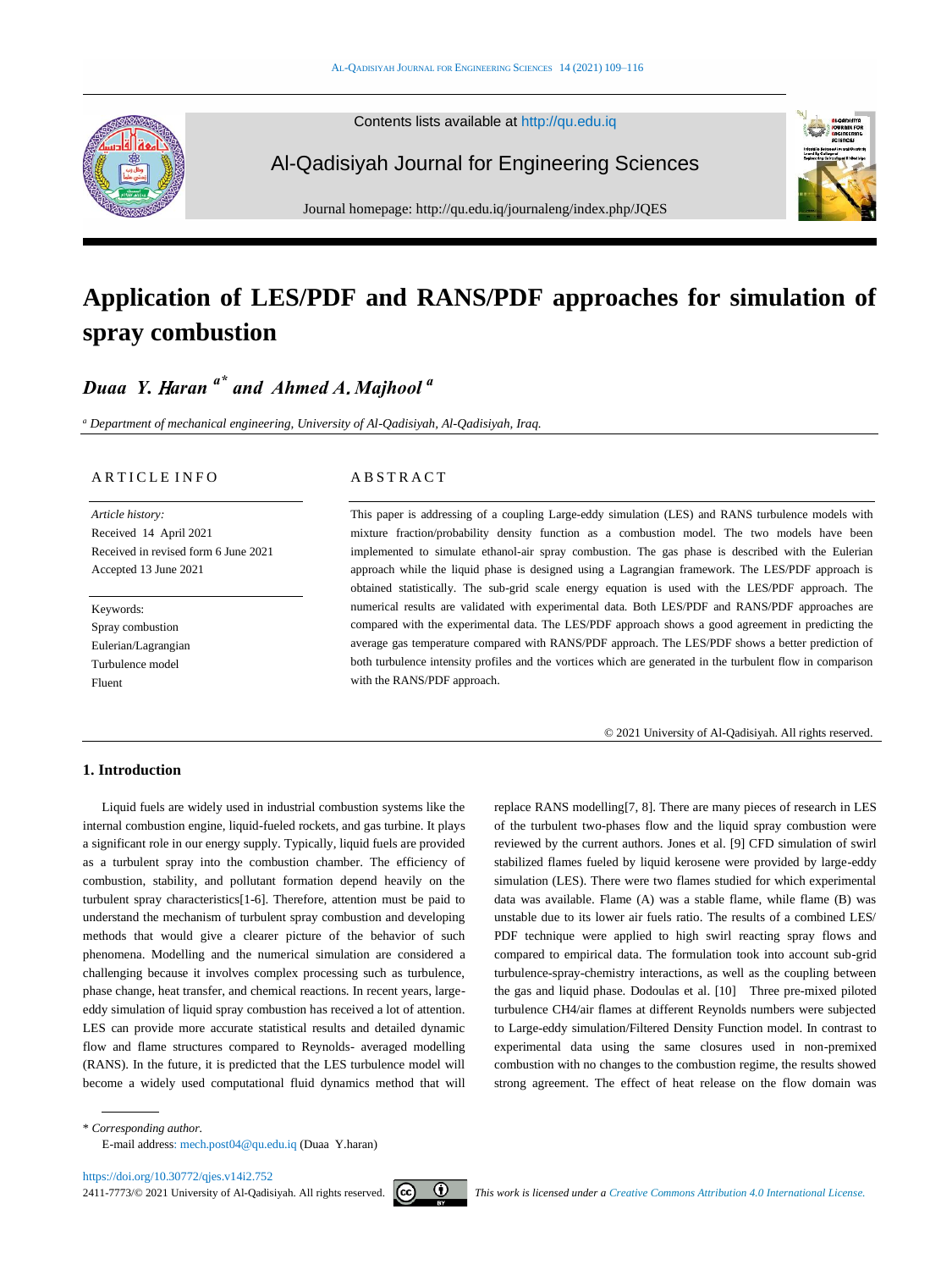investigated and correctly captured. The results showed that pre-mixed combustion could be modeled using LES/PDF methods, at least under work conditions, and that approach could reliably capture spray conditions where combustion was not significant and large pockets of extinction emerged. Heye et al. [\[11\]](#page-7-5) The experimental data of a pilot-established ethanol spray flame was analysed using the LES/ODF method. A Lagrangian Monti-Carlo model was used to solve the PDF equation. The droplet evaporation occurred way from the flame front, separation two processes. Owing to the high flow rate of the droplet-laden air, the front flame was unable to propagate. As compared to the others, there were significant differences in the conditions of the droplet inflow. Ukai et al. [\[12\]](#page-7-6) A combined Large-Eddy Simulation (LES)/Conditional Moment Closure approach applied to model spray combustion. Additional source terms in the transport equation of CMC originating from fuel evaporation were modelled, and their effect on flame structure and global quantities including tentatively averaged temperature profile had been investigated. The laboratory spray jet flame prediction was generally good. The evaporation source term caused a flux in mixture fraction space, which shifted peak temperatures to higher mixture fraction regions. Jones et al. [\[13\]](#page-7-7)In the GENERIC combustor, LES was used to simulate kerosene/air. The liquid phase was defined using the Eulerian method, which was fully coupled with the Lagrangian method. Reacting and non-reacting environments were simulated in two separate test cases. In terms of mean statistics and flame structure estimation, the flow field simulations were satisfactory. Ukai et al. [\[14\]](#page-7-8) To model spray combustion, a hybrid Large-Eddy Simulation (LES)/Conditional Moment Closure method was used. The CMC method was coupled with a chemistry table that allowed for spatial and temporal variations of the tabulated chemical composition and provided a fair reliable estimation of the chemical source term of the LES/filtered reaction development variable. The numerical results were validated with experimental of two dilute acetone spray with preevaporation. An axial spray velocities and temperature predictions were noticeably enhanced, while RMS velocity showed reasonable agreement. Dodoulas et al. [\[15\]](#page-7-9) For simulating a non-premixed flame with high extinction, a Large Eddy Simulation/PDF method was used. This method is effective in predicting the local flame extinction at different flame locations, and the major species predictions were found to be in good agreement with the practical data. The flame structure was analyzed by using chemical explosive modes. Due to the turbulence combustion model nature, the statistical data on the sub-grid flame structure can be obtainable. Sub-grid explosive models, for example. According to the results, sub-grid structures were only essential near the inlet nozzle in the current flame, and downstream extinction was controlled by Large-Scale interaction. Wang et al. [\[16\]](#page-7-10) On the acetone flame structure, three combustion models (finite-rate chemistry model, flame-prolongation of intrinsic low dimensional manifold model, and flamelet-progress variable model) were applied to achieve large-eddy simulation (LES) of a turbulence spray structure. In comparison to experimental results, the use of a finite-rate chemistry model combined with a reduced chemical mechanism results in improved prediction of spray flame structure and heat release among the three models. Sacomano Filho et al. [\[17\]](#page-7-11) In the form of a C2H5OH/air turbulence flame, a turbulence flame interaction and evaporative cooling effect were investigated in LES turbulence. The artificially thickened flame method (ATF) was combined with the mixture adaptive thickening extension technique to account for enthalpy variations. The Eulerian/Lagrangian system was used to track the droplets. The flamelet-generated manifold method has been tabulated by chemistry (FMG). Variations in enthalpy were integrated into the outcomes FGM

database in a universal manner that was not limited to heat losses due to evaporative cooling effects. Aside from being novel, the proposed modelling strategy's comprehensiveness allowed for a significant contribution to the understanding of turbulent spray combustion modeling's most relevant phenomena. [\[17\]](#page-7-11) As a result of the introduction of renewable aviation fuels, alternative methods and models are needed that can predict the combustor performance based on the fuel composition. In the sense of Eulerian/Lagrangian LES, a multi-component vaporization model was coupled with a direct. The burner which used in this work exhibited some of the existing features of aero-engine combustors like the reaction zone position and measured spray combustion were fine reproduced by LES turbulence model. The computational outcomes showed that the evaporation and mixing were the rate-controlling stages in the flame zone. Chemistry can be presumed to be significantly fast in this zone. However, other regions existed where the finite rate chemistry influence available. The approach of the finite rate chemistry demonstrated great potential in terms of pollution formation. Furthermore, the formation of benzene from one specific chemical form in the fuel suggested that to accurately predicted soot emissions, multi-component explanation of the liquid phase and the evaporation process was needed. Paulhiac et al. [\[18\]](#page-7-12) A spray-swirled burner was subjected to LES/Discrete particle simulation. There are two types of validation: reacting and non-reacting. The velocity field of the two-phases finding was consistent in both cases as compared to experimental data. The LES grid fails to describe the non-premixed flame set near the droplets due to direct interaction between the spray and flame. Instead, the current model referred to pre-mixed combustion, which allowed for a percentage error on both the burning rate and combustor efficiency. It was necessary for using a single droplet combustion model which is appropriated to the LES/DPS framework. [\[18\]](#page-7-12) Spray reactive flow is used in a variety of technological instruments. A sub-grid scale combustion model is studied. Two different flamelet methods were implemented which were consisting of spray flamelet and multi-regime gas flamelet models. The numerical evaluation was implemented in largeeddy simulations (LES) of a benchmark C2H5OH/air spray flame a partial pre-vaporization. An Eulerian/Lagrangian numerical framework was adopted. Outcomes showed that the spray flamelets developed from counterflow partially-premixed spray flames showed a better agreement with the experimental data. In the present work, Ansys Fluent is applied for simulating two-phase flow in 2D, free shear stress with a certain domain 360mm×460 Ge et al. [\[19\]](#page-7-13). Large Eddy Simulation (LES) and Reynolds averaged Navier-Stokes equations (RANS) turbulence model are amplemented to simulate the turbulent spray of C2H5OH/air spray. Both turbulence models are combined with a Probability Density Function (PDF) as a combustion model. Then used for investigating using various parameters in an attempt to find out which of approach is the best in giving results closer to the practical results and closer visualization of the practical reality.

## **2. Governing equations**

The main physical processes of down-draft evaporative cooling consist of turbulent flow, species mixing, mass, and heat transfer. Differential equations for each species, mass conservation, momentum conservation, and energy conservation must be solved. Also, the transport equations for the turbulence model should be solved. These equations are employed into three sets, continuous phase (Euler phase) equations used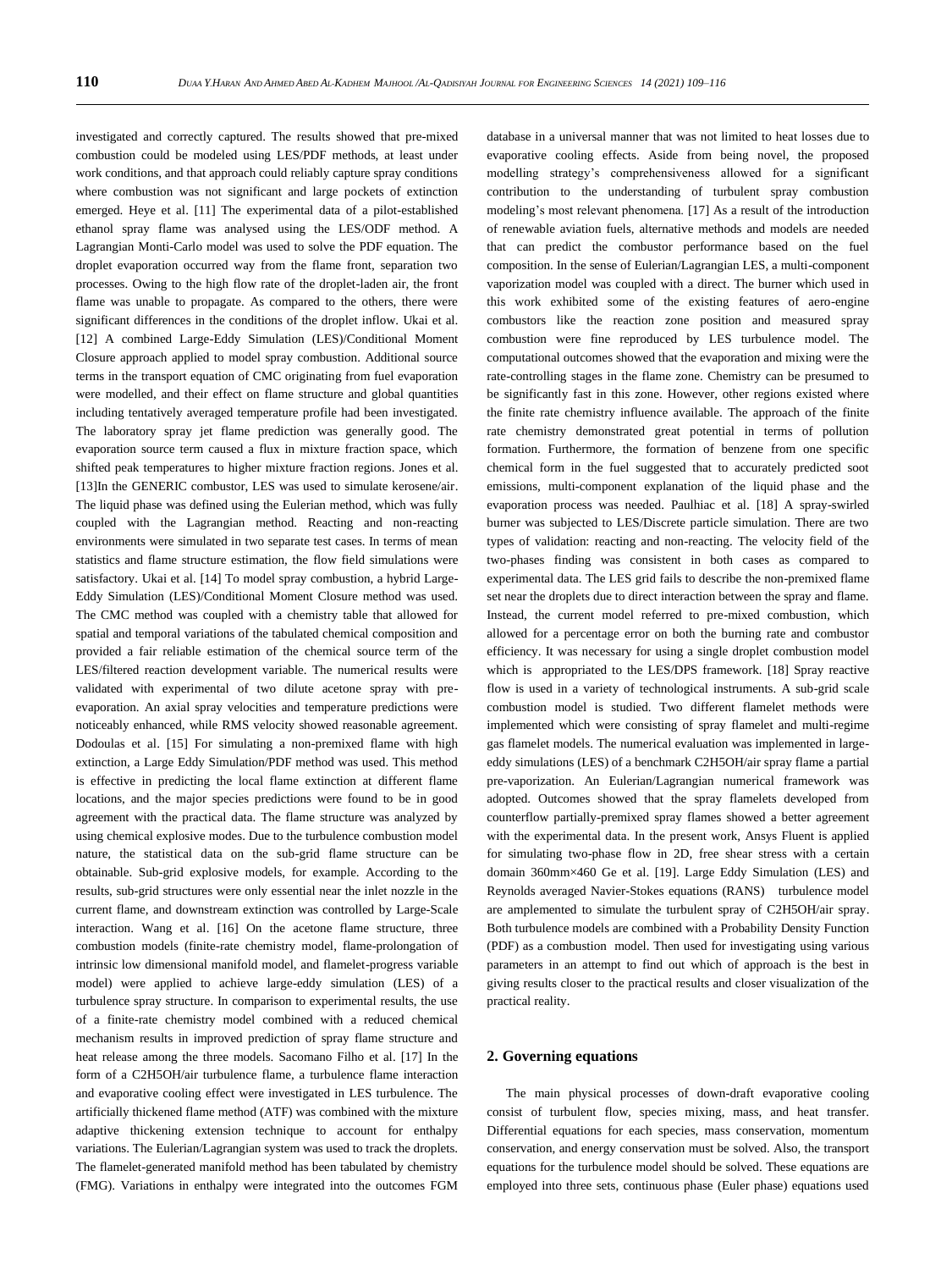for solving the fluid flow and species transport, dispersed phase (liquid phase ) calculate the trajectory of the fuel droplets, and due to strong cooperation between two-phases, the coupled effect must be solved for the complex environment. All equations and constants used based on ANSYS Fluent theory Fluent et al. [\[20\]](#page-7-14). The general equations that are using for the solution identified as following:

#### *2.1. Euler phase model*

FLUENT ANSYS solves gas-phase flow as well as analysis the differential equations of mass conservation, momentum conservation, energy conservation, and species. In the initial stages of the process, the model solves the gas-phase without including the interaction between two phases, when the liquid phase (disperse particle) trajectories are solved, and the source terms are added [\[20\]](#page-7-14). FLUENT solves gas-phase with consideration of the source terms in the numerical calculations. The conservation mass equation is

$$
\frac{\partial}{\partial x_i}(\rho u_i) = S_m \tag{1}
$$

where ( $u_i$ ) is the air velocity component in Euler-phase (m/s),  $S_m$ defined as an additional mass to gas-phase from liquid-phase (discrete phase) ( $kg/m<sup>3</sup>s$ ). The transformation momentum due to the exchange can be expressed:

$$
\rho u_i \frac{\partial u_i}{\partial x_j} = \frac{\partial}{\partial x_j} \left[ \mu \left( \frac{\partial u_i}{\partial x_j} + \frac{\partial u_j}{\partial x_i} \right) - \frac{2}{3} \mu \left( \frac{\partial u_j}{\partial x_j} \right) \delta_{ij} \right] + \rho g_i - \frac{\partial p}{\partial x_i} + F_i \quad (2)
$$

 When the species diffusion and the source due to the energy interchange between phases are included, the energy equation is identified in the following part (), where  $S_n$  is the volumetric heat source  $(kg/s^3m)$ , the heat transfer is calculating by using:

$$
\rho u_i \frac{\partial e}{\partial x_i} = -P \frac{\partial u_i}{\partial x_i} + \Phi v + \frac{\partial}{\partial x_i} \left( k \frac{\partial T}{\partial x_i} \right) + \frac{\partial}{\partial x_i} \left( \sum_{i=1}^n h_i J_i \right) + S_n \tag{3}
$$

where  $\mu$  is the molecular viscosity ( $kg/m^2s^2$ ),  $F_i$  is the momentum source  $(kg/m^2s^2)$ ,  $g_i$  is a gravity  $(m/s^2)$ , P is the static pressure (pa), e is the internal energy  $(J/kg)$ , T is air temperature in  $(K)$ ,  $h_i$  is the species enthalpy,  $\Phi v$  is the Rayleigh dissipation function  $(kg/s^3m)$ , k is the thermal conductivity  $(W/mk)$ ,  $J_i$  is the species (i) diffusion flux( $kg/$  $m^2$ s). The species conservation equations For predicting the local mass fraction of each phase, i.e., gas-phase of fuel and air, are:

$$
\rho u_i \frac{\partial m_i}{\partial x_i} = -P \frac{\partial J_i}{\partial x_i} + S_m \tag{4}
$$

$$
J_{i} = -\rho D_{i,m} \frac{\partial m_i}{\partial x_i} \tag{5}
$$

where  $m_i$  is the local mass fraction of specific phase (i) and  $D_{i,m}$  is the diffusion coefficient for a specific phase (i) in the mixture.

#### *2.2. Liquid phase model*

The discrete droplets in the gas-phase are suggested to be spherical. At the starting of the solutions, the Lagrangian approach is used to calculate the trajectory of the particles (discrete phase) by integrating the force balance, while the gas-phase is recalculated and adjusted, it solves the liquid-phase in the following equations:

$$
\frac{d\dot{v}_p}{dt} = F_D(u - u_p) + \frac{g_{x(\rho_p - \rho)}}{\rho_p} + \frac{\rho}{\rho_p} u_p \frac{\partial u}{\partial x_i}
$$
(6)

$$
F_D = \frac{18\mu}{\rho_p d_p^2} \frac{c_D R_e}{24} \tag{7}
$$

$$
Re = \frac{d_p \rho |u_p - u|}{\mu} \tag{8}
$$

$$
CD = a_1 + \frac{a_2}{R_e} + \frac{a_3}{R_e^2}
$$
 (9)

where  $u_p$  is the droplets velocity (m/s),  $F_d(u - u_p)$  is the drag force per unit droplet mass  $(m/s^2)$ ,  $(g_{x(\rho_p - \rho)}/\rho_p)$  is the gravitational force on the droplet, the last term on the right hand of the equation represents the additional force due to the pressure gradient in the fuel,  $dU_p/dt$  is the evaporation rate of the droplet,  $g_x$  is the gravity  $(m/s^2)$ ,  $C_p$  is the drag coefficient,  $d_p$  is the diameter of the droplet (m), and  $a_1$ ,  $a_2$ , and  $a_3$  are constants obtain by Morsi and Alexander [\[21\]](#page-7-15). The heat balance utilizes for computing the heat transfer between the gas-phase and liquid-phase. Radiant heat transfer is ignoring, is identified as:

$$
m_p c_p \frac{dT_p}{dt} = h_{fg} \frac{dm_p}{dt} + h_p A_p (T_\infty - T_p)
$$
\n(10)

where  $A_p$  is the droplet surface area  $(m^2)$ ,  $c_p$  is the droplet heat capacity  $(J/kg k)$ ,  $T_p$ ,  $T_{\infty}$  are the temperature of the droplet and gas-phase respectively in (k), h is the convective heat transfer coefficient ( $W/m^2k$ ),  $h_{fa}$  is the latent heat of evaporating of fuel (*J*/*kg*).

## *2.3. Coupling phases*

An iterative method is implementing to solve two coupled phases(gas phase and discrete phase). When the computation of the particle stream is done, including the calculation of the gain or loss of mass, momentum, and heat by the particle trajectory, then these quantities are added into the gas-phase (continuous) calculation. The mass exchange between two phases is evaluated as the mass differences between all C.V using.

$$
S_m = \frac{\Delta m_p m_{p,o}}{m_{p,o}}\tag{11}
$$

where  $S_m$  is the mass exchange,  $\Delta m_p$  is the change of the particle mass in each C.V,  $m_p$  is the particles mass flow rate,  $m_{p,o}$  is the mass flow rate of the particle at the initial state. Then  $S_m$  included in the mass conservation equation. In addition, the gas-phase is added as a source of mass in the species equation. The momentum transfer between two phases can be calculated as:

$$
F_{i} = \sum \left( \frac{18\mu}{\rho_p D^2 P} \frac{c_D R_e}{24} \left( u_p - u \right) + \frac{g_x(\rho_p - \rho)}{\rho_p} + \frac{\rho}{\rho_p} u_p \frac{\partial u}{\partial x_i} \right) \dot{m}_p \Delta t
$$
\n(12)

The vaporization rate of the droplets is controlled by the concentration of the vapour between the surface of the droplet and gas-phase.

$$
N_{i=k_{c}}(C_{i,s}-C_{i,\infty})
$$
\n(13)

$$
K_{c} = \frac{S_h D_{i,m}}{d_p} = \frac{\left(2 + 0.6 R_e^{-1/2} S_c^{-1/3}\right) D_{i,m}}{d_p} \tag{14}
$$

$$
C_{i,\infty} = X_i \frac{P}{RT_{\infty}}
$$
\n<sup>(15)</sup>

$$
C_{i,s} = \frac{P_{sat}(T_p)}{R(T_p)}\tag{16}
$$

where  $N_i$  is the vapour molar flux ( $kg$  mole/ $m^2s$ ),  $K_c$  is the coefficient of the mass transfer  $(m/s)$ ,  $C_{i,s}$  is the vapour concentration at the surface of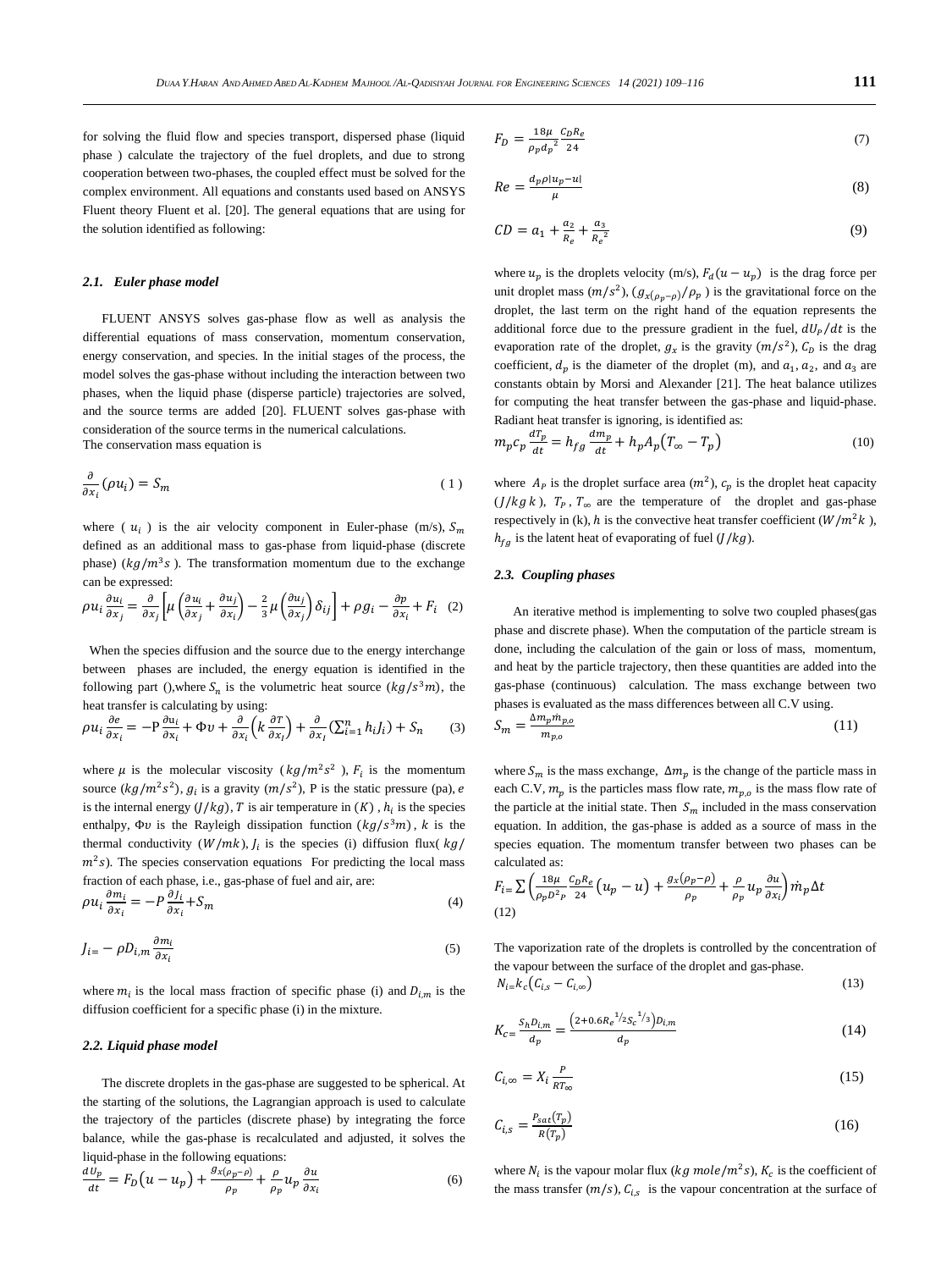the droplet ( $kg \, mole/m^3$ ),  $C_{i, \infty}$  is the vapour concentration in gas-phase ( $kg$  mole/ $m<sup>3</sup>$ ),  $P<sub>sat</sub>$  is the vapor pressure at saturated state (pa), R is the universal gas constant  $(J/kg k)$ ,  $S_h$  is the Sherwood number,  $S_c$  is Schmidt number,  $X_i$  is the local bulk mole fraction of specific phase  $i$ . Droplet evaporation is submited to law 2 in FLUENT, and the change of the droplet mass can be found:

$$
m_p(t + \Delta t) = mp(t) - N_i A_p M_{w,i} \Delta t \tag{17}
$$

where  $M_{w,i}$  is the molecular weight of specific phase i  $\left(\frac{kg}{kq}\right)$  $\frac{\kappa g}{\kappa g}$  mole ),  $S_h$  is the volumetric source term, can be expressed as

$$
S_h = \left[\frac{\bar{m}_p}{m_{p,o}} c_p \Delta T_p + \frac{\Delta m_p}{m_{p,o}} \left(-h_{fg} + \int_{T_{ref}}^{T_p} C_{p,i} dt\right)\right] \dot{m}_{p,o} \tag{18}
$$

where  $\tilde{m}_n$  is the droplet average mass in a control volume (kg)

#### *2.3.1. Turbulence model*

The turbulence model is a mathematical model used to describe the turbulent flow which is commonly used in a realistic and engineering application .Turbulence models are used to represent turbulence by using simple equations . In this work standard  $k - \epsilon$  and large-eddy simulation are used representing the random and irregular flow.

## *2.3.1.1. Standard k- model*

In the Standard model derivation ,flow assumes fully turbulent and ignores influence molecular viscosity .It is appropriate just for fully turbulent.

For the turbulent kinetic energy,  $k$ 

$$
\frac{\partial}{\partial t}(\rho k) + \frac{\partial}{\partial x_i}(\rho k u_i) = \frac{\partial}{\partial x_j} \left[ \left( \mu + \frac{\mu_t}{\sigma_k} \right) \frac{\partial k}{\partial x_j} \right] + G_k + G_b - \rho \epsilon -
$$
\n
$$
Y_M + S_k \tag{19}
$$

For turbulence dissipation rate  $\epsilon$ 

$$
\frac{\partial}{\partial t}(\rho \epsilon) + \frac{\partial}{\partial x_i}(\rho \epsilon u_i) = \frac{\partial}{\partial x_j} \left[ \left( \mu + \frac{\mu_t}{\sigma_{\epsilon}} \right) \frac{\partial \epsilon}{\partial x_j} \right] + C_{1\epsilon} \frac{\epsilon}{k} (G_k + C_{3\epsilon} G_b) - C_{2\epsilon} \rho \frac{\epsilon^2}{k} + S_{\epsilon}
$$
\n(20)

Where  $\mu_t$  is the Turbulent viscosity modeling as :

$$
\mu_{t=\rho C_{\mu}}\frac{k^2}{\epsilon} \tag{21}
$$

$$
G_k = -\rho \overline{\dot{u}_i \dot{u}_j} \frac{\partial u_j}{\partial x_i} \tag{22}
$$

 $G_b$  is the effect of buoyancy

$$
G_b = \beta g_i \frac{\mu_t}{Pr_t} \frac{\partial T}{\partial x_i} \tag{23}
$$

Where :

The Dissemination rate is  $Y_m$ , the production of turbulent kinetic energy is  $G_k$ , the Turbulent velocity is  $\acute{u}$ , the thermal expansion coefficient is  $\beta$ , the turbulent Prandtl number is  $Pr_t$  is ,at default = 0.85, the source term defined by used are  $S_k$ ,  $S_{\epsilon}$ , and the reverse active prandtle are  $\sigma_{\epsilon}$ ,  $\sigma_k$  for  $\epsilon$ , *k* respectively. Constants model at default value are  $C_{1\epsilon}=1.44$ ,  $C_{2\epsilon}=1.92$ ,  $C_{\mu}=0.09$ ,  $\sigma_{k}=1$ ,  $\sigma_{\epsilon}=1.3$ ,  $C_{3\epsilon}=-0.33$ 

*2.3.1.2. Sub-grid scale model energy equation stress model* A sub-grid scale equation energy stress model is expressed as

$$
\tau_{ij} = \frac{2}{3}\rho K_{sgs}\delta_{ij} - 2C_k \rho K_{sgs}^{1/2} \Delta f \overline{S_{ij}}
$$
\n(24)

 $K_{sas}$  is acquired by solving the transport equation

$$
\rho \frac{\partial \bar{k}_{sgs}}{\partial t} + \rho \frac{\partial \bar{u}_j \bar{k}_{sgs}}{\partial x_j} = -\tau_{ij} \frac{\partial \bar{u}_i}{\partial x} - C_{\epsilon} \rho \frac{K^{3/2}}{\Delta f} + \frac{\partial}{\partial x_j} \left( \frac{\mu_t}{\sigma_k} \frac{\partial K_{sgs}}{\partial x_j} \right) \tag{25}
$$

$$
K_{sgs} = \frac{1}{2}(\overline{u_k^2} - \overline{u}_k^2)
$$
 (26)

$$
\mu_t = C_k \rho K_{sgs}^{1/2} \Delta f \tag{27}
$$

$$
\Delta f = V^{1/3} \tag{28}
$$

Where the filter size is  $\Delta f$ , the sub-grid scale eddy viscosity is  $\mu_t$ .

The mechanism of the reaction is implemented in one step, the ethanoloxygen reaction is described chemically as  $C_2H_5OH + 3O_{2} \rightarrow 2CO_2 + 3H_2O$ 

For the radiative heat transfer, the P1 model is used

$$
-\overline{q}_r = aG - 4a\sigma \overline{T}^4 \tag{29}
$$

where the Stefan-Boltzmann constant denotes by  $\sigma = 5.67 * 10^{-8}$ *J*.  $K^{-1}$ , the absorption coefficient is  $a = 0.1m^{-1}$  and the incident flux is G which is processed from the equation of the radative transfer. when  $a \to 0$ ,  $\overline{q_r} \to$ 0.

## *2.3.2. Combustion model*

In this research, the probability density function (pdf) was employed to evaluae some combustion properties. Obtained from the mixture fraction to provide the effect of the turbulence fluctuation on the quantities of the conserved scalar, two types of probability density function : a clippsed Gaussian and beta function. In the present research, a beta function commonly is used for simplicity and lower cost .

Beta function mathematically identified :

$$
p(f) = \frac{f^{\psi - 1} (1 - f)^{B - 1}}{\int_0^1 f^{\psi - 1} (1 - f)^{B - 1} df}
$$
(30)

$$
f = \frac{z_i - z_{i,ox}}{z_{i, fuel} - z_{i,ox}}
$$
(31)

explicit functions of  $(\tilde{f}, g)$  mathematically described :

$$
\psi = \tilde{f}\left[\frac{\tilde{f}(1-\tilde{f})}{g} - 1\right] \tag{32}
$$

$$
B = (1 - \tilde{f})\psi
$$
 (33)

Species concentration of each product temperature and enthalpy were obtained by weighting the amount of these quantities with depending (pdf) on mixture fraction  $\tilde{p}(f)$  .  $\tilde{f}$ ,g is calculated using finite difference method for each grid  $\mathcal{Q}$  may be expressed ,where  $\check{Q}$  is the Favreaveraging quantity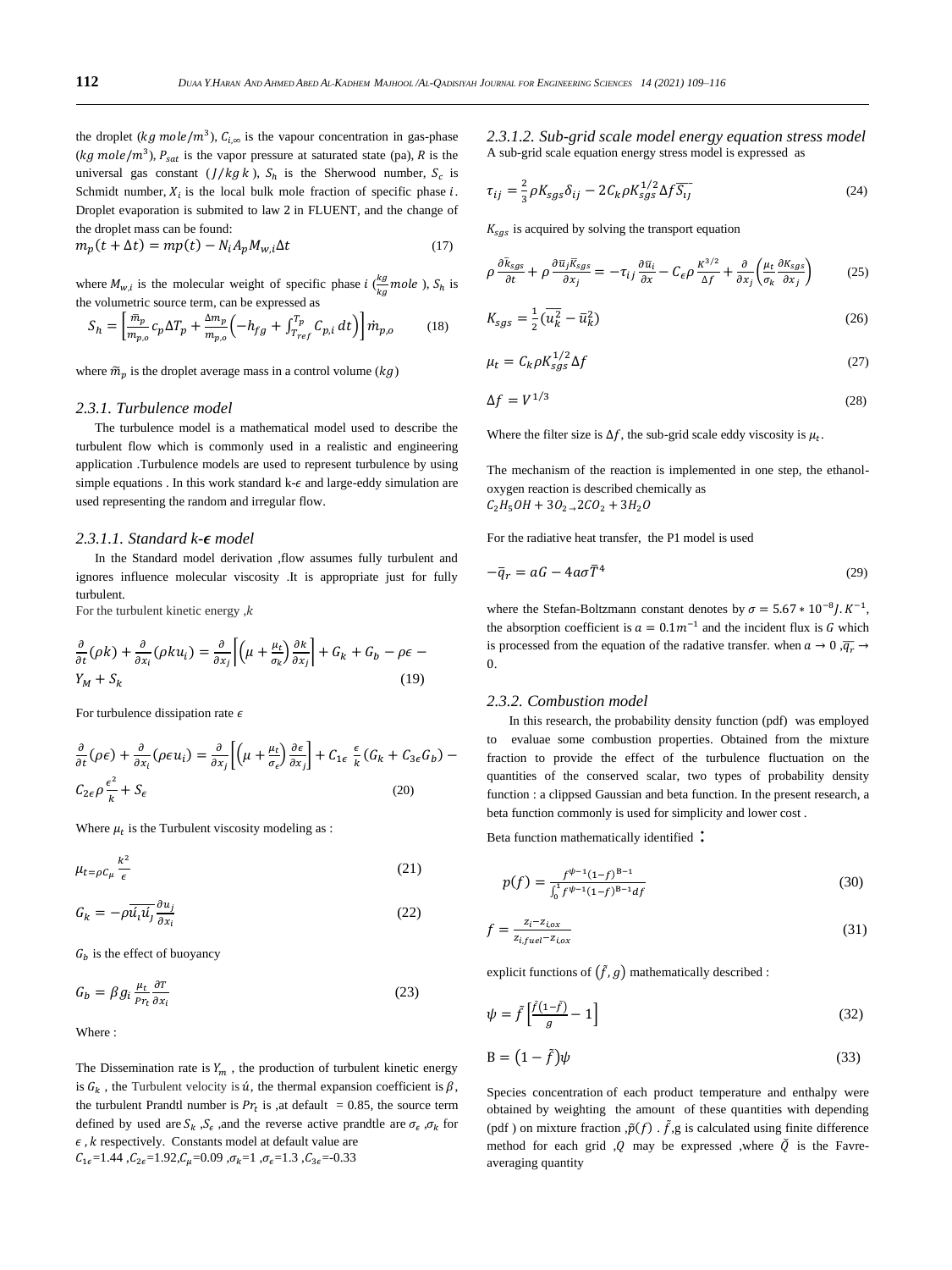$$
\tilde{Q} = \int_0^1 \tilde{p}(f)Q(f)df
$$
\n(34)

where a mixture fraction is  $f$ , Mean mixture fraction of mass is  $\tilde{f}$  coefficients of beta pdf are  $B$  ,  $\psi$  , the mass fraction for species element I is  $Z_i$ , the mass fraction for the fuel stream inlet is  $Z_{i, fuel}$ , and the mass fraction for oxidizer stream inlet is  $Z_{i,ox}$ .

#### **3. Numerical method and condition**

The computational domain in the present work was a combustor  $360 \times$ 460 mm shown in **Fig. 1** in which a C2H5OH/air coaxial diffusion flame can be generated at a pressure of 2 MPa atm [\[19\]](#page-7-13). Combustor geometry is shown in **Fig.** 2. The optimal grid size of the cells is  $83200 \times 167304 \times$ 84105 and a quadrilateral refinement shape is implemented. The numerical conditions that were used are summarized in **Table 1**. As mentioned in the introductory part, the probability density function (PDF) is coupled with the Large Eddy Simulation (LES) and RANS turbulence model which is representing standard  $k-\epsilon$  turbulence model. For temporal term, the SIMPLE algorithm as a numerical procedure with a secondorder implicit scheme is adopted. For momentum, the second-order upwind is used. For boundary conditions, the inlet velocity of the droplet and the injection angle are implemented according to the experiment[\[22\]](#page-7-16). **Fig. 3**. Shows the comparison between numerical simulation is using FLUENT ANSYS and the measurement.



**Figure 1. The computational domain.**



**Figure 2. The spray combustor.**

|  | Table 1. Numerical test conditions[19] [23] |  |  |  |  |
|--|---------------------------------------------|--|--|--|--|
|--|---------------------------------------------|--|--|--|--|

| parameters                            | units           |                  |
|---------------------------------------|-----------------|------------------|
| Atomization pressure                  | Mpa             | 2                |
| Ethanol flow rate                     | g/s             | 0.47             |
| Spray angle                           | $\circ$         | 45               |
| Computationdomain                     | mm <sup>2</sup> | $450\times360$   |
| Velocity of inlet air through co-flow | m/s             | 0.32             |
| The time step of LES/PDF              | s               | $1\times10^{-6}$ |

## *4.1. Results*

The injection conditions of C2H5OH/air spray combustion are used for validation related to the measurement data taken [19]. The numerical simulation for the spray combustion using RANS and LES turbulence







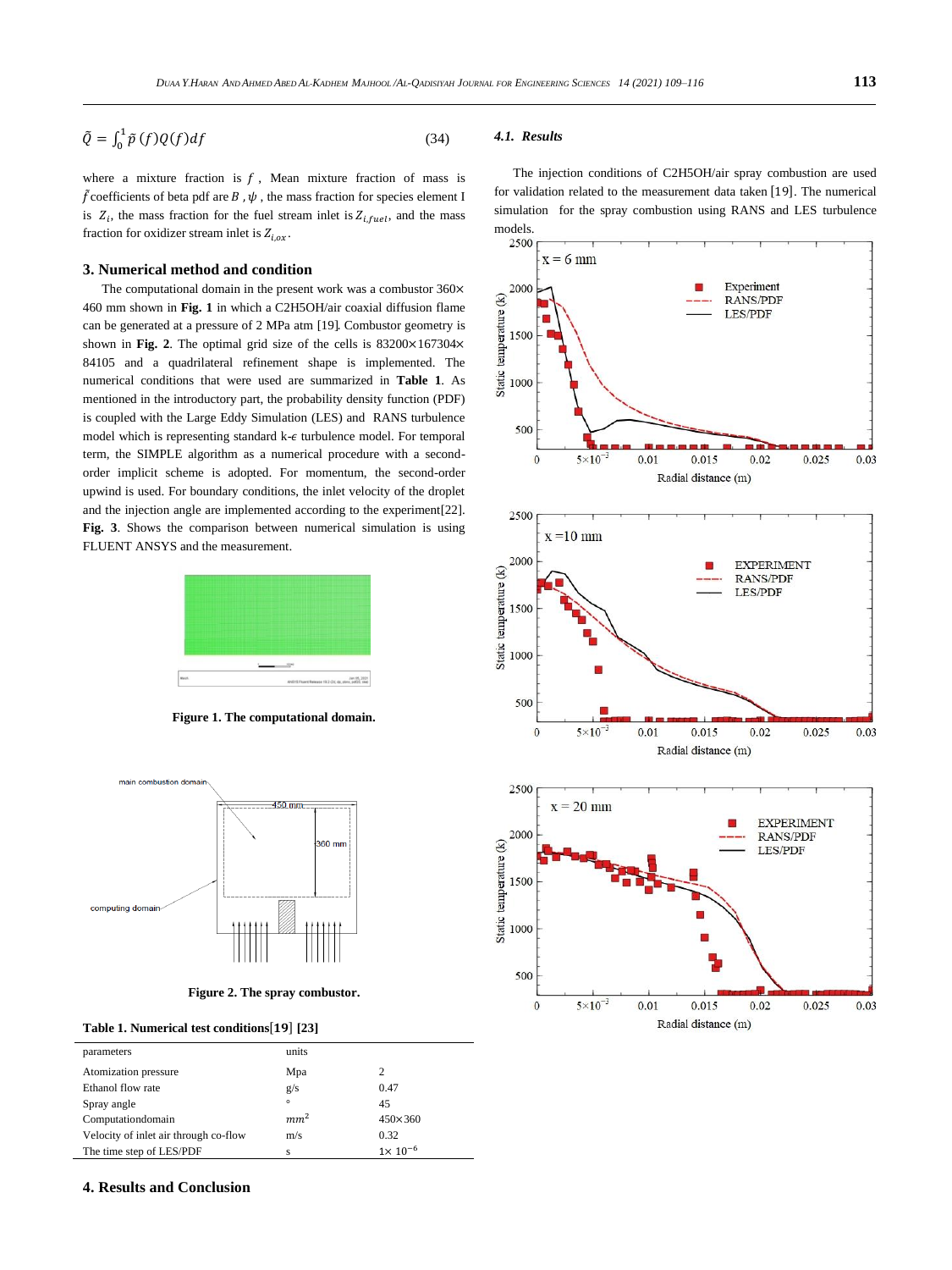

**Figure 3. Gas-phase temperature at different levels when x above the exit nozzle.**

**Fig. 3** shows the gas-phase temperature profiles at different levels above the nozzle at  $x = 6$  mm,  $x = 10$  mm,  $x = 20$  mm, and  $x = 25$  mm. The measurement is expressed by symbols utilizing multi-line imaging NO-LIF [13]. The dash lines demonstrate the numerical results of (RANS) model which is representing the standard  $k-\epsilon$  turbulence model coupled with the PDF combustion model. The solid line indicates the numerical results of large eddy simulation (LES) coupled with the PDF method. The LES/PDF gives an extremely better agreement than RANS/PDF approach. The spray flame wings are predicted by the LES/PDF approach especially at 20 mm and 25 mm better than RANS/PDF approach. According to the outcomes of the experiments, the gradients of the temperature at the flame edge are very high. This phenomenon at section 6 mm is closely predicted by the LES/PDF approach, whereas shows a smoother accurately in various point of the experimental data although it predicts the gas-phase temperature at the tip edge of the nozzle is broader than the measurement data. It is important to improve the sub-grid scale combustion model for large-eddy simulation of two phases [16] while RANS/PDF in comparison with LES/PDF is succeeded in predicting the regions at the tip edge of the nozzle and then the accuracy of the numerical results decreases. In section 10 mm, the numerical results predicted by LES/PDF fail in comparison with RANS/PDF approach.



Simulated gas phase duwel 2007



Simulated gas phase ge 2008





with RANS/PDF

Measured gas phase temperature





**Figure 5. Gas-phase temperature in comparison with another published work when x above nozzle at 6 mm [\[19\]](#page-7-13),[\[23\]](#page-7-17).**



**Figure 6. Contours plot of simulated gas-phase temperature and**  Spray flame photograph [19].

**Fig. 4** demonstrates the gas phase contours of the numerical simulations that were performed by other authors in comparison with the numerical results of the present work. Difference in flame capturing is attributed to many causes such as mesh type, mesh size, numerical method procedure, approaches performance, and anticipating the missing conditions. **Fig. 5** shows the static temperature profiles of the present work and other authors with the experimental data at x=6 mm above the nozzle.

**Fig. 6** shows a comparison of the reactions zone calculated by the experiment [14] as shown in (a), and the numerical simulation achieved using FLUENT ANSYS 19.2 in (b,c).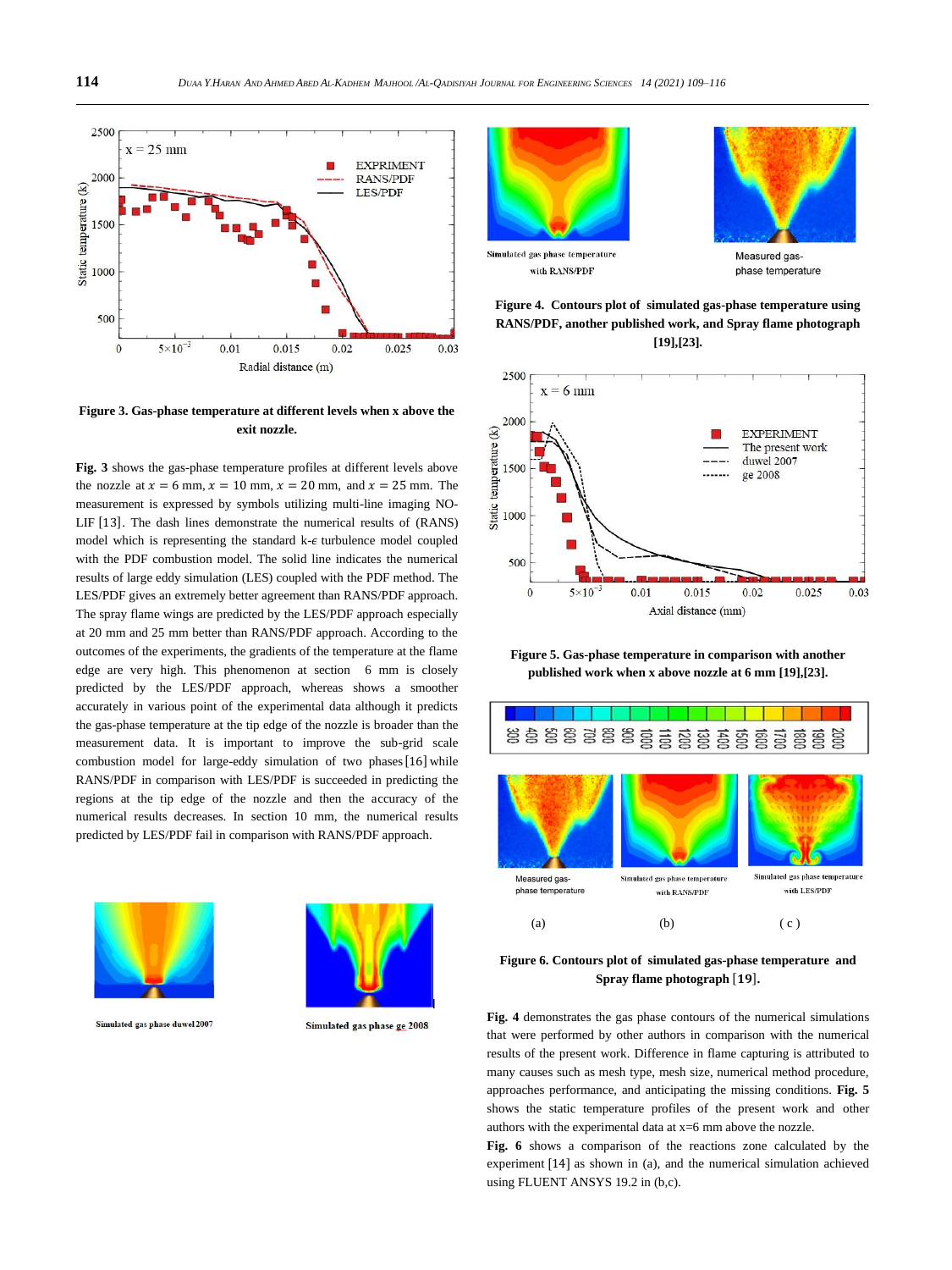

**Figure 7. Contours plot of the gas-phase temperature at RANS turbulence model and LES.**

**Fig. 7** shows the contours of gas-phase temperature profiles. The coherent structure appears on the right side with LES/PDF in which shows the eddy size and energy variation through the domain that can be explained to subgrid scale energy equation model the ability in reinforces the prediction of the small eddies in addition to large eddies which predict by the type of mesh utilizing in comparison to RANS/PDF approach.



**Figure 8. Mean mixture fraction profiles of reaction zone along with the radial distance.**

**Fig. 8** shows a rising in a mean mixture fraction that can be expressed due to the evaporation rate. Mixing is relatively higher and the amount of the injected fuel at the nozzle region is higher too in comparison to the oxidizer in this domain. LES/PDF approach shows an additional consumption in the fuel in comparison with RANS/PDF. **Fig. 9** shows a gas temperature phase against the mean mixture fraction. There is a low distribution of mean mixture fraction (pdf) confront with the low temperature at the nozzle region and then demonstrate both static temperature and mean mixture fraction rise along with radial distance, especially in the reaction zones when the mixing is done between the ethanol stream and the oxidizer in which the burnt gas created in the upstream and blended with un burnt gas that is resulting in the generation of the high-temperature zone. In comparison, the gas temperature against pdf that is determined by using the LES/PDF approach is slightly higher than predicted by RANS/PDF approach.



**Figure 9. Comparison of predicted gas-phase temperature against mean mixture profiles along with the radial distance.**

**Fig. 10** shows the turbulence intensity of gas-phase profiles. At the nozzle region, the turbulence intensity records a high percentage which may be expressed to the turbulence resulting from the hydrodynamic effect, the chemical interaction between two phases, liquid velocity, and the rate of evaporation, then it is eliminated with progressing away from the nozzle region. LES/PDF approach with sub-grid scale energy equation shows an additional fluctuation in the turbulence intensity profiles along with the radial distance of the domain which demonstrates the realistic prediction in comparison with the RANS/PDF approach.



**Figure 10. Comparison of predicted turbulence intensity profiles along with the radial distance.**

**Fig. 11** shows the vortices profiles along with the radial distance. In the near and inlet shear stress of the fuel jet flow, the coherent structures are expected to demonstrate and then are concentrated to be large vortices and eventually are weakly in the downstream area that can be predicted by using the LES/PDF approach while RANS/PDF approach fails in demonstration these phenomena.